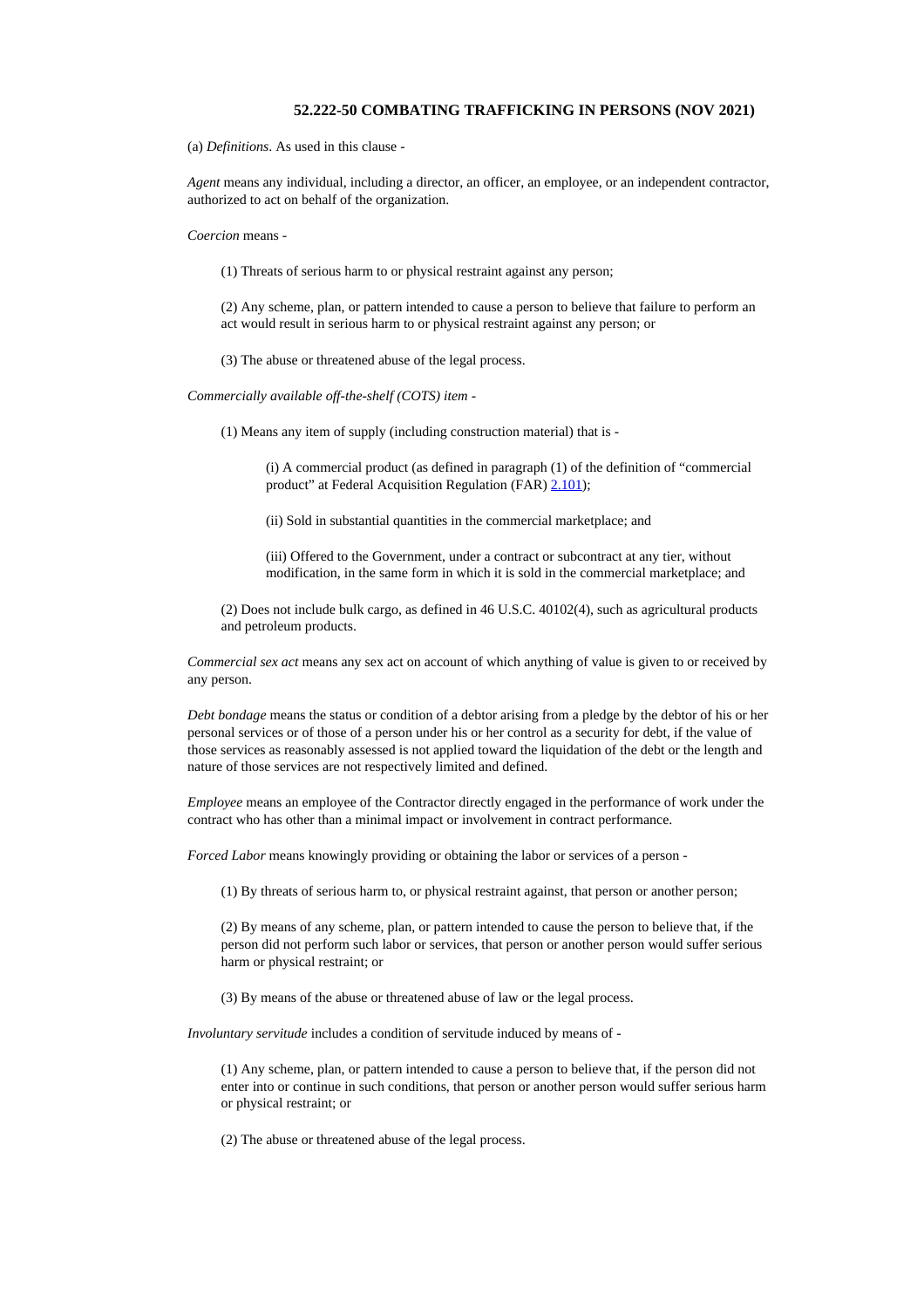*Recruitment fees* means fees of any type, including charges, costs, assessments, or other financial obligations, that are associated with the recruiting process, regardless of the time, manner, or location of imposition or collection of the fee.

(1) Recruitment fees include, but are not limited to, the following fees (when they are associated with the recruiting process) for -

(i) Soliciting, identifying, considering, interviewing, referring, retaining, transferring, selecting, training, providing orientation to, skills testing, recommending, or placing employees or potential employees;

(ii) Advertising;

(iii) Obtaining permanent or temporary labor certification, including any associated fees;

(iv) Processing applications and petitions;

(v) Acquiring visas, including any associated fees;

(vi) Acquiring photographs and identity or immigration documents, such as passports, including any associated fees;

(vii) Accessing the job opportunity, including required medical examinations and immunizations; background, reference, and security clearance checks and examinations; and additional certifications;

(viii) An employer's recruiters, agents or attorneys, or other notary or legal fees;

(ix) Language interpretation or translation, arranging for or accompanying on travel, or providing other advice to employees or potential employees;

(x) Government-mandated fees, such as border crossing fees, levies, or worker welfare funds;

(xi) Transportation and subsistence costs —

(A) While in transit, including, but not limited to, airfare or costs of other modes of transportation, terminal fees, and travel taxes associated with travel from the country of origin to the country of performance and the return journey upon the end of employment; and

(B) From the airport or disembarkation point to the worksite;

(xii) Security deposits, bonds, and insurance; and

(xii) Equipment charges.

(2) A recruitment fee, as described in the introductory text of this definition, is a recruitment fee, regardless of whether the payment is —

(i) Paid in property or money;

(ii) Deducted from wages;

(iii) Paid back in wage or benefit concessions;

(iv) Paid back as a kickback, bribe, in-kind payment, free labor, tip, or tribute; or

(v) Collected by an employer or a third party, whether licensed or unlicensed, including, but not limited to —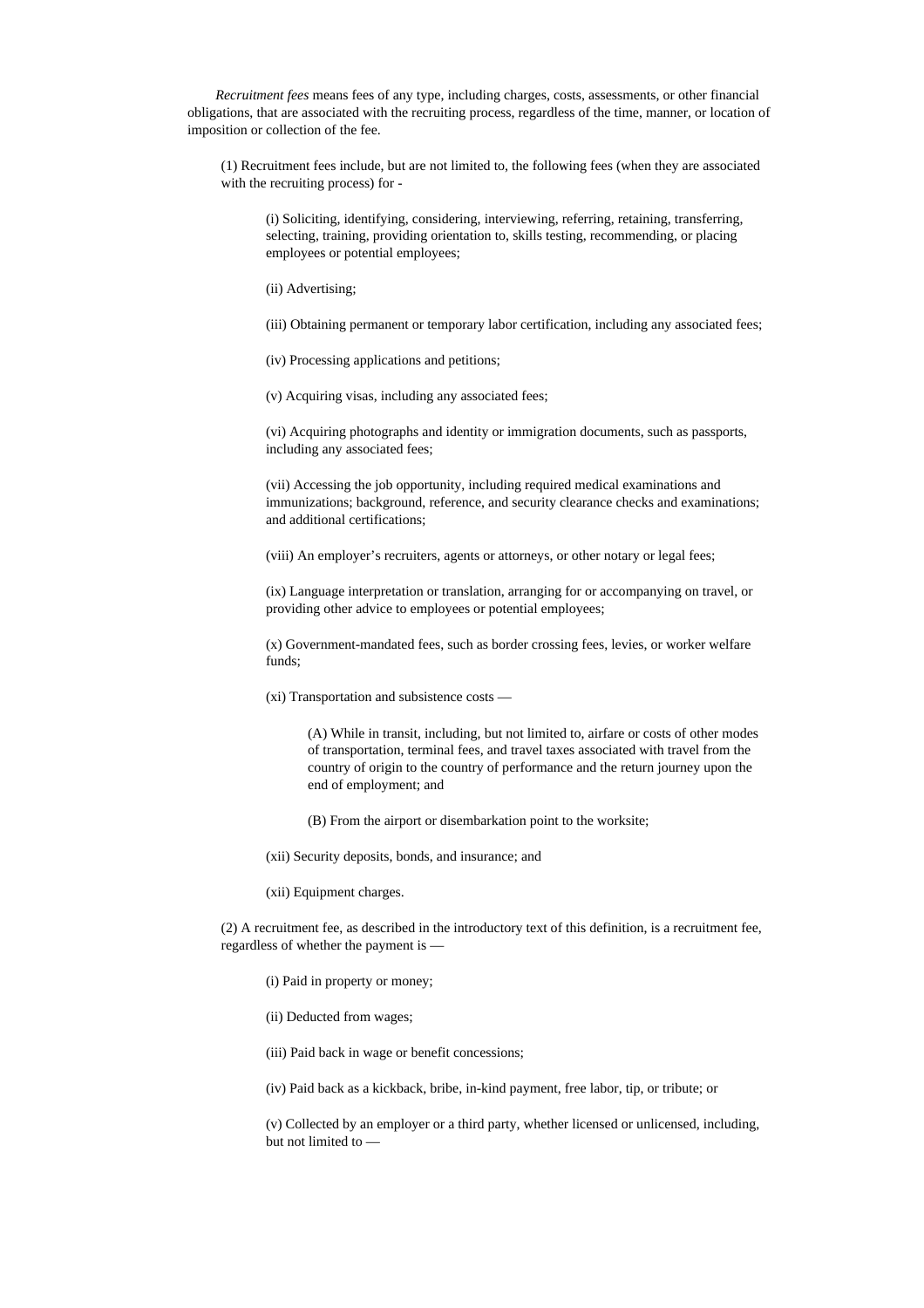(A) Agents;

- (B) Labor brokers;
- (C) Recruiters;
- (D) Staffing firms (including private employment and placement firms);
- (E) Subsidiaries/affiliates of the employer;
- (F) Any agent or employee of such entities; and
- (G) Subcontractors at all tiers.

*Severe forms of trafficking in persons* means —

(1) Sex trafficking in which a commercial sex act is induced by force, fraud, or coercion, or in which the person induced to perform such act has not attained 18 years of age; or

(2) The recruitment, harboring, transportation, provision, or obtaining of a person for labor or services, through the use of force, fraud, or coercion for the purpose of subjection to involuntary servitude, peonage, debt bondage, or slavery.

*Sex trafficking* means the recruitment, harboring, transportation, provision, or obtaining of a person for the purpose of a commercial sex act.

*Subcontract* means any contract entered into by a subcontractor to furnish supplies or services for performance of a prime contract or a subcontract.

*Subcontractor* means any supplier, distributor, vendor, or firm that furnishes supplies or services to or for a prime contractor or another subcontractor.

*United States* means the 50 States, the District of Columbia, and outlying areas.

(b) *Policy*. The United States Government has adopted a policy prohibiting trafficking in persons including the trafficking-related activities of this clause. Contractors, contractor employees, and their agents shall not —

(1) Engage in severe forms of trafficking in persons during the period of performance of the contract;

(2) Procure commercial sex acts during the period of performance of the contract;

(3) Use forced labor in the performance of the contract;

(4) Destroy, conceal, confiscate, or otherwise deny access by an employee to the employee's identity or immigration documents, such as passports or drivers' licenses, regardless of issuing authority;

(5) (i) Use misleading or fraudulent practices during the recruitment of employees or offering of employment, such as failing to disclose, in a format and language understood by the employee or potential employee, basic information or making material misrepresentations during the recruitment of employees regarding the key terms and conditions of employment, including wages and fringe benefits, the location of work, the living conditions, housing and associated costs (if employer or agent provided or arranged), any significant costs to be charged to the employee or potential employee, and, if applicable, the hazardous nature of the work;

(ii) Use recruiters that do not comply with local labor laws of the country in which the recruiting takes place;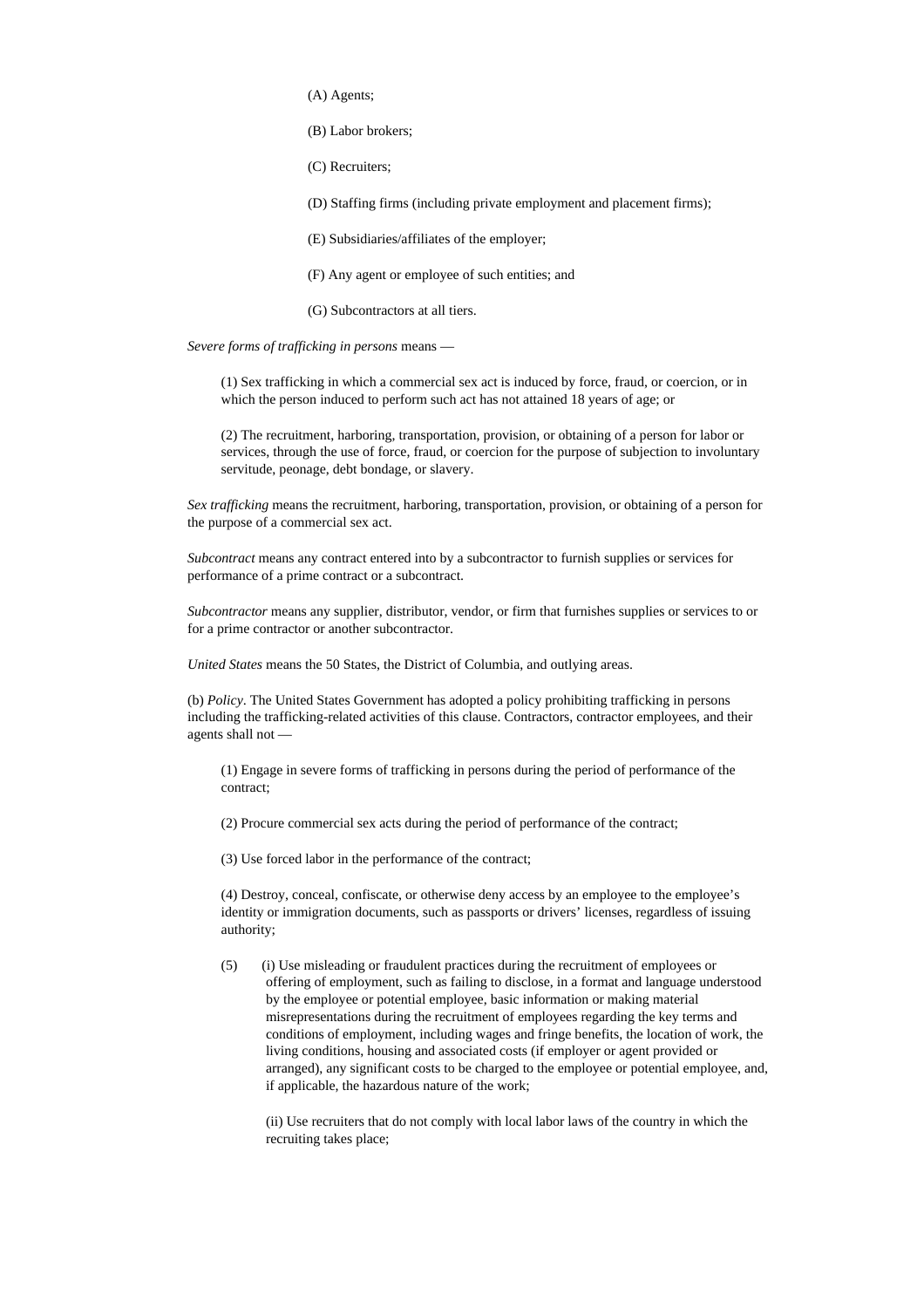- (6) Charge employees or potential employees recruitment fees;
- (7) (i) Fail to provide return transportation or pay for the cost of return transportation upon the end of employment —

(A) For an employee who is not a national of the country in which the work is taking place and who was brought into that country for the purpose of working on a U.S. Government contract or subcontract (for portions of contracts performed outside the United States); or

(B) For an employee who is not a United States national and who was brought into the United States for the purpose of working on a U.S. Government contract or subcontract, if the payment of such costs is required under existing temporary worker programs or pursuant to a written agreement with the employee (for portions of contracts performed inside the United States); except that —

(ii) The requirements of paragraphs  $(b)(7)(i)$  of this clause shall not apply to an employee who is —

(A) Legally permitted to remain in the country of employment and who chooses to do so; or

(B) Exempted by an authorized official of the contracting agency from the requirement to provide return transportation or pay for the cost of return transportation;

(iii) The requirements of paragraph  $(b)(7)(i)$  of this clause are modified for a victim of trafficking in persons who is seeking victim services or legal redress in the country of employment, or for a witness in an enforcement action related to trafficking in persons. The contractor shall provide the return transportation or pay the cost of return transportation in a way that does not obstruct the victim services, legal redress, or witness activity. For example, the contractor shall not only offer return transportation to a witness at a time when the witness is still needed to testify. This paragraph does not apply when the exemptions at paragraph  $(b)(7)(ii)$  of this clause apply.

(8) Provide or arrange housing that fails to meet the host country housing and safety standards; or

(9) If required by law or contract, fail to provide an employment contract, recruitment agreement, or other required work document in writing. Such written work document shall be in a language the employee understands. If the employee must relocate to perform the work, the work document shall be provided to the employee at least five days prior to the employee relocating. The employee's work document shall include, but is not limited to, details about work description, wages, prohibition on charging recruitment fees, work location(s), living accommodations and associated costs, time off, roundtrip transportation arrangements, grievance process, and the content of applicable laws and regulations that prohibit trafficking in persons.

(c) *Contractor requirements*. The Contractor shall —

(1) Notify its employees and agents of —

(i) The United States Government's policy prohibiting trafficking in persons, described in paragraph (b) of this clause; and

(ii) The actions that will be taken against employees or agents for violations of this policy. Such actions for employees may include, but are not limited to, removal from the contract, reduction in benefits, or termination of employment; and

(2) Take appropriate action, up to and including termination, against employees, agents, or subcontractors that violate the policy in paragraph (b) of this clause.

(d) *Notification*.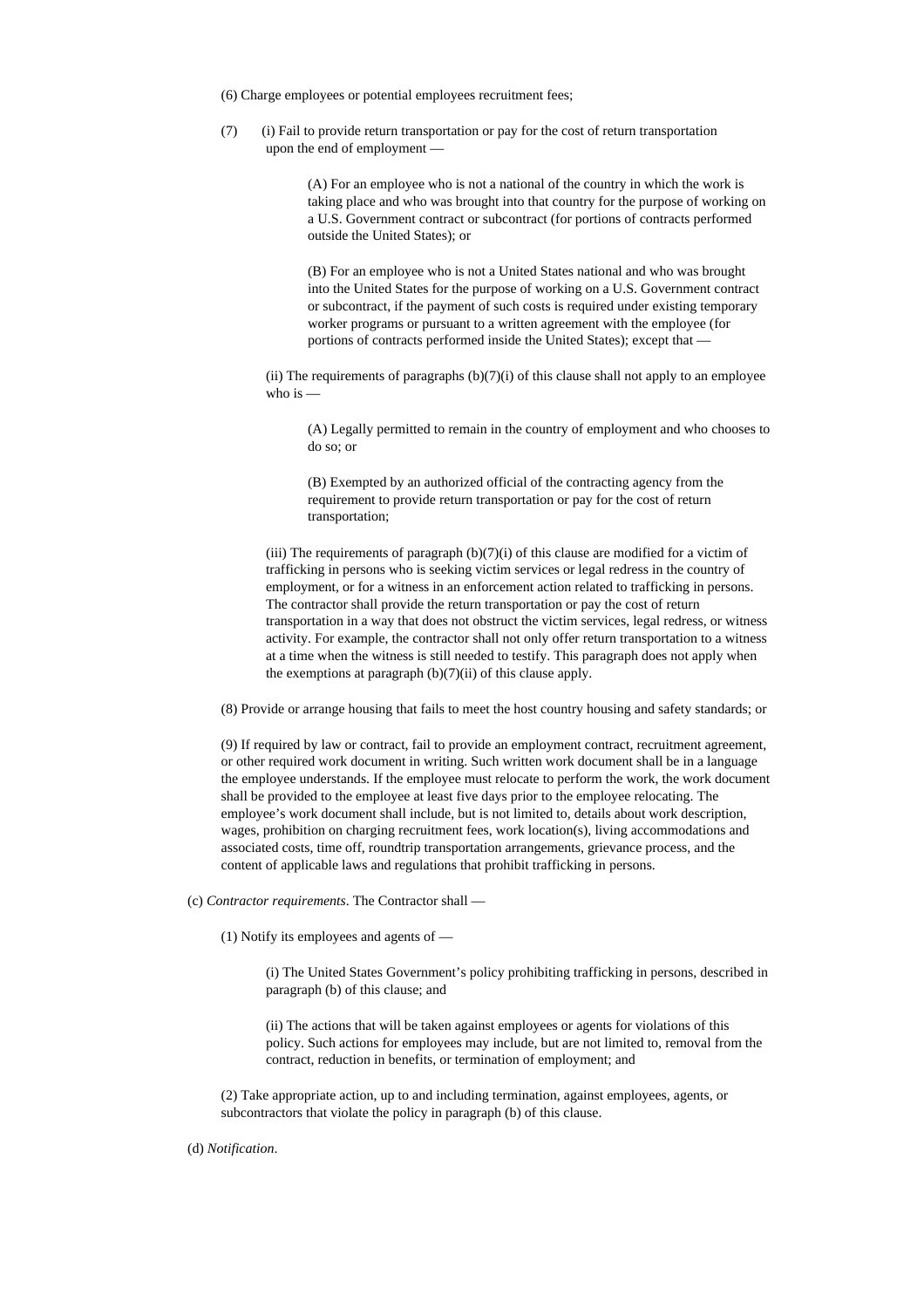(1) The Contractor shall inform the Contracting Officer and the agency Inspector General immediately of —

(i) Any credible information it receives from any source (including host country law enforcement) that alleges a Contractor employee, subcontractor, subcontractor employee, or their agent has engaged in conduct that violates the policy in paragraph (b) of this clause (see also 18 U.S.C. 1351, Fraud in Foreign Labor Contracting, and  $52.203-13(b)(3)(i)(A)$ , if that clause is included in the solicitation or contract, which requires disclosure to the agency Office of the Inspector General when the Contractor has credible evidence of fraud); and

(ii) Any actions taken against a Contractor employee, subcontractor, subcontractor employee, or their agent pursuant to this clause.

(2) If the allegation may be associated with more than one contract, the Contractor shall inform the contracting officer for the contract with the highest dollar value.

(e) *Remedies*. In addition to other remedies available to the Government, the Contractor's failure to comply with the requirements of paragraphs (c), (d), (g), (h), or (i) of this clause may result in —

(1) Requiring the Contractor to remove a Contractor employee or employees from the performance of the contract;

(2) Requiring the Contractor to terminate a subcontract;

(3) Suspension of contract payments until the Contractor has taken appropriate remedial action;

(4) Loss of award fee, consistent with the award fee plan, for the performance period in which the Government determined Contractor non-compliance;

(5) Declining to exercise available options under the contract;

(6) Termination of the contract for default or cause, in accordance with the termination clause of this contract; or

(7) Suspension or debarment.

(f) *Mitigating and aggravating factors*. When determining remedies, the Contracting Officer may consider the following:

(1) *Mitigating factors*. The Contractor had a Trafficking in Persons compliance plan or an awareness program at the time of the violation, was in compliance with the plan, and has taken appropriate remedial actions for the violation, that may include reparation to victims for such violations.

(2) *Aggravating factors*. The Contractor failed to abate an alleged violation or enforce the requirements of a compliance plan, when directed by the Contracting Officer to do so.

(g) *Full cooperation*.

(1) The Contractor shall, at a minimum -

(i) Disclose to the agency Inspector General information sufficient to identify the nature and extent of an offense and the individuals responsible for the conduct;

(ii) Provide timely and complete responses to Government auditors' and investigators' requests for documents;

(iii) Cooperate fully in providing reasonable access to its facilities and staff (both inside and outside the U.S.) to allow contracting agencies and other responsible Federal agencies to conduct audits, investigations, or other actions to ascertain compliance with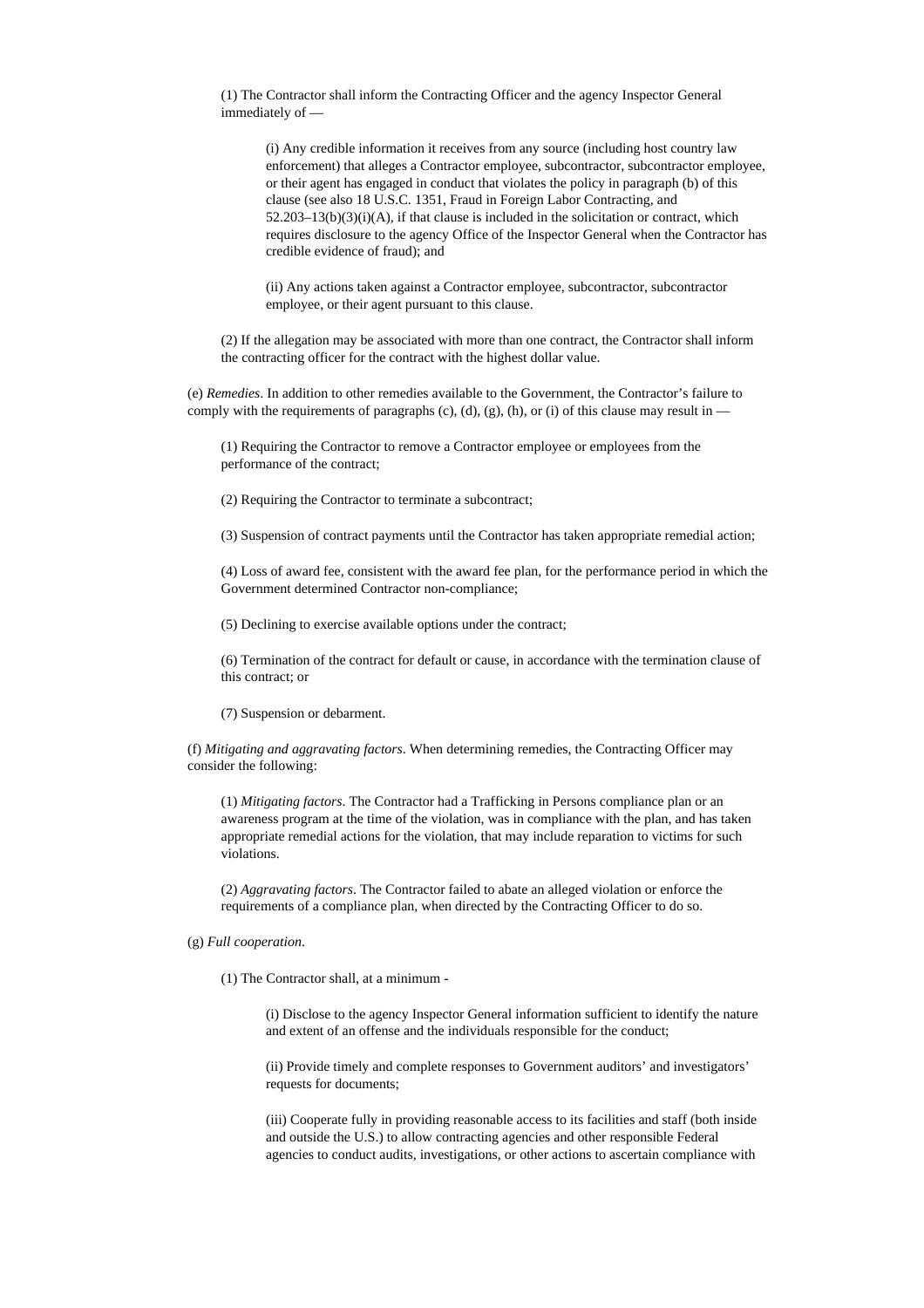the Trafficking Victims Protection Act of 2000 (22 U.S.C. chapter 78), E.O. 13627, or any other applicable law or regulation establishing restrictions on trafficking in persons, the procurement of commercial sex acts, or the use of forced labor; and

(iv) Protect all employees suspected of being victims of or witnesses to prohibited activities, prior to returning to the country from which the employee was recruited, and shall not prevent or hinder the ability of these employees from cooperating fully with Government authorities.

(2) The requirement for full cooperation does not foreclose any Contractor rights arising in law, the FAR, or the terms of the contract. It does not -

(i) Require the Contractor to waive its attorney-client privilege or the protections afforded by the attorney work product doctrine;

(ii) Require any officer, director, owner, employee, or agent of the Contractor, including a sole proprietor, to waive his or her attorney client privilege or Fifth Amendment rights; or

(iii) Restrict the Contractor from -

(A) Conducting an internal investigation;

or

(B) Defending a proceeding or dispute arising under the contract or related to a potential or disclosed violation.

(h) *Compliance plan*.

(1) This paragraph (h) applies to any portion of the contract that -

(i) Is for supplies, other than commercially available off-the-shelf items, acquired outside the United States, or services to be performed outside the United States; and

(ii) Has an estimated value that exceeds \$550,000.

(2) The Contractor shall maintain a compliance plan during the performance of the contract that is appropriate —

(i) To the size and complexity of the contract; and

(ii) To the nature and scope of the activities to be performed for the Government, including the number of non-United States citizens expected to be employed and the risk that the contract or subcontract will involve services or supplies susceptible to trafficking in persons.

(3) *Minimum requirements*. The compliance plan must include, at a minimum, the following:

(i) An awareness program to inform contractor employees about the Government's policy prohibiting trafficking-related activities described in paragraph (b) of this clause, the activities prohibited, and the actions that will be taken against the employee for violations. Additional information about Trafficking in Persons and examples of awareness programs can be found at the Web site for the Department of State's Office to Monitor and Combat Trafficking in Persons at [http://www.state.gov/j/tip/.](http://www.state.gov/j/tip/)

(ii) A process for employees to report, without fear of retaliation, activity inconsistent with the policy prohibiting trafficking in persons, including a means to make available to all employees the hotline phone number of the Global Human Trafficking Hotline at 1–844–888–FREE and its email address at help@befree.org.

(iii) A recruitment and wage plan that only permits the use of recruitment companies with